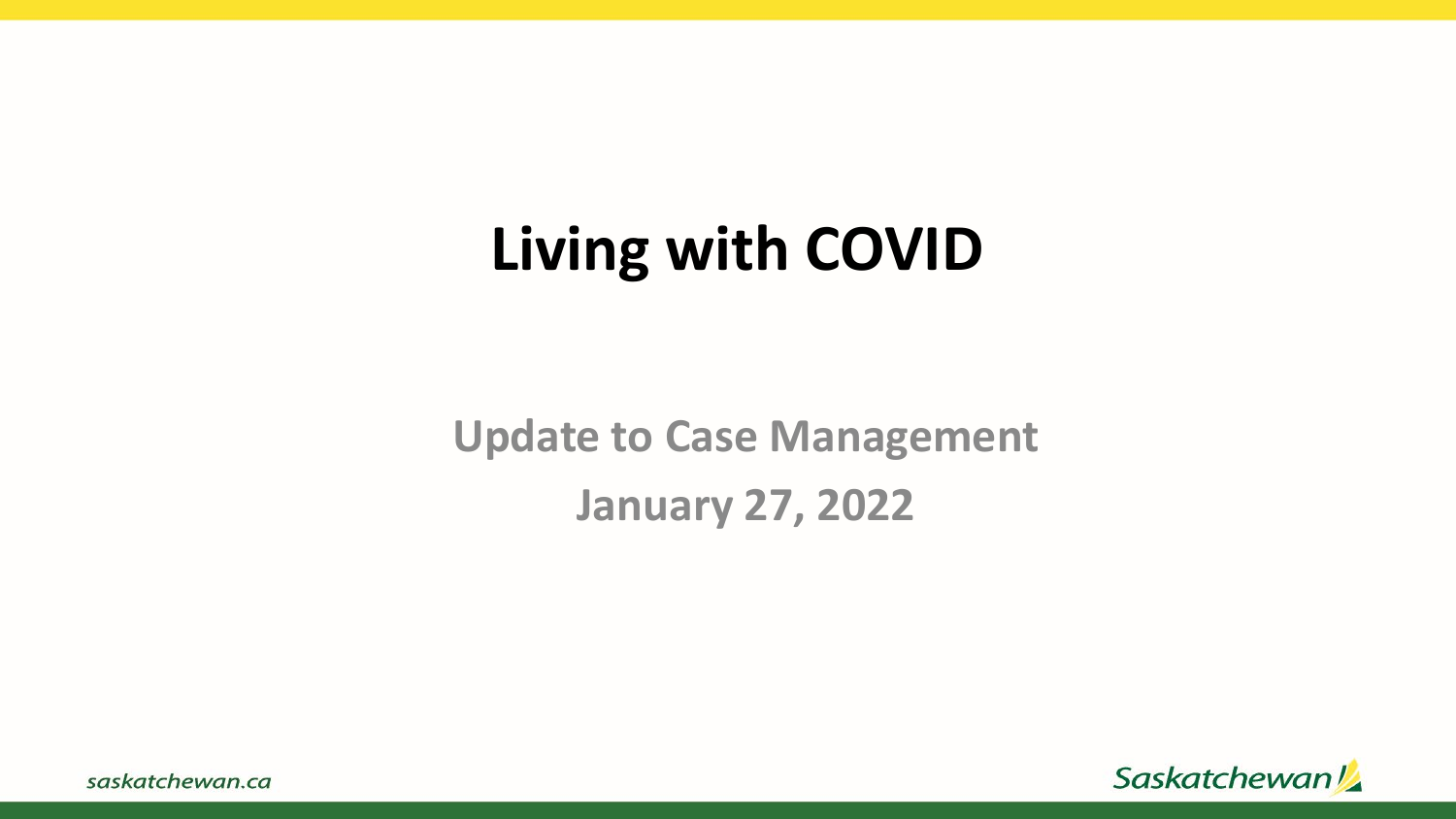## **Purpose of Public Health**

- Timely detection of communicable diseases, such as influenza virus or its variants.
- To provide an early warning mechanism in order that available control measures may be implemented at the appropriate time to minimize transmission.
- To track epidemiology trends in Saskatchewan including risk factors and distribution.
- To inform the public and medical community.

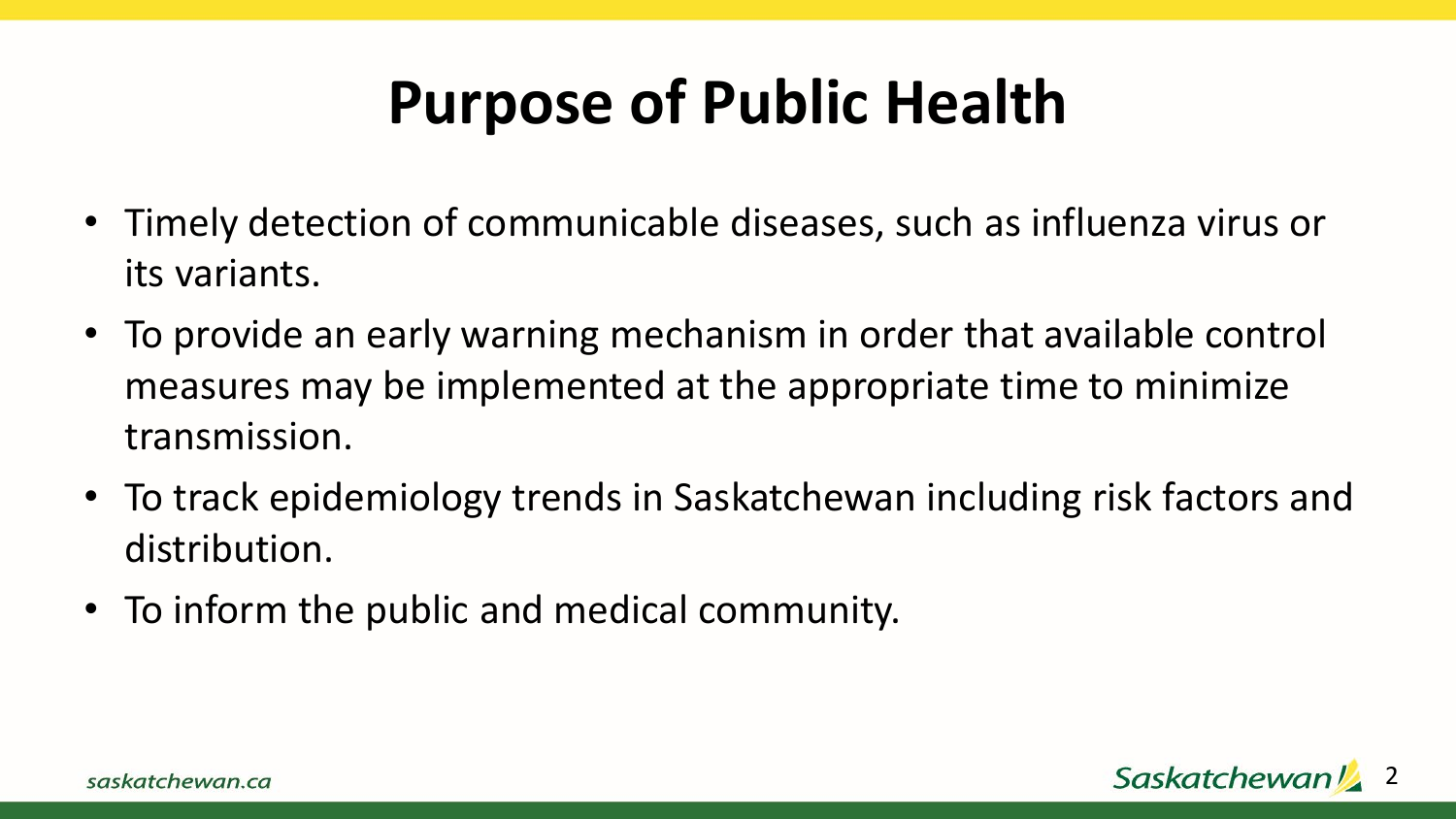## **Living with COVID – Public Health Role**

- COVID-19 will be monitored and managed similarly to other respiratory viruses (e.g., influenza), preserve public health and health care capacity for preventing and treating severe cases.
	- Identify locations where increased transmission may be occurring in order to inform public health interventions.
	- Make timely and evidence informed actions on outbreaks.
	- Monitor for signals of variants of concern with evidence of vaccine escape or increased severity that may require enhanced measures.
	- Track epidemiology trends of severe COVID-19 including risk factors and distribution.
	- To inform the public and medical community about COVID-19.

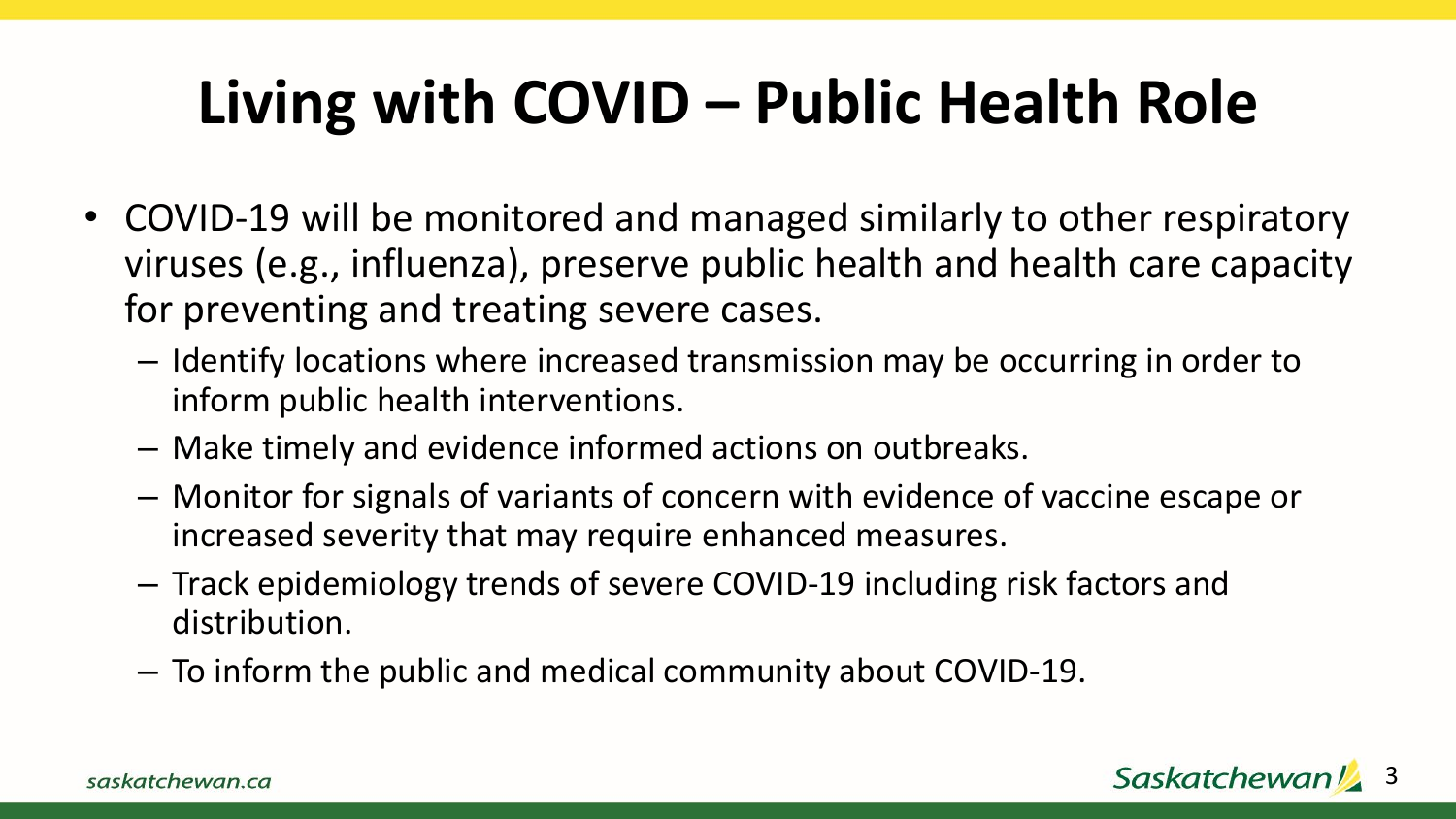#### **Case and Contact Isolation**

- All individuals who test positive for COVID-19, on either a PCR or Rapid Antigen Test are required to immediately self-isolate for five days, **regardless of vaccination status**.
- **Close contacts will no longer be required to self-isolate.**

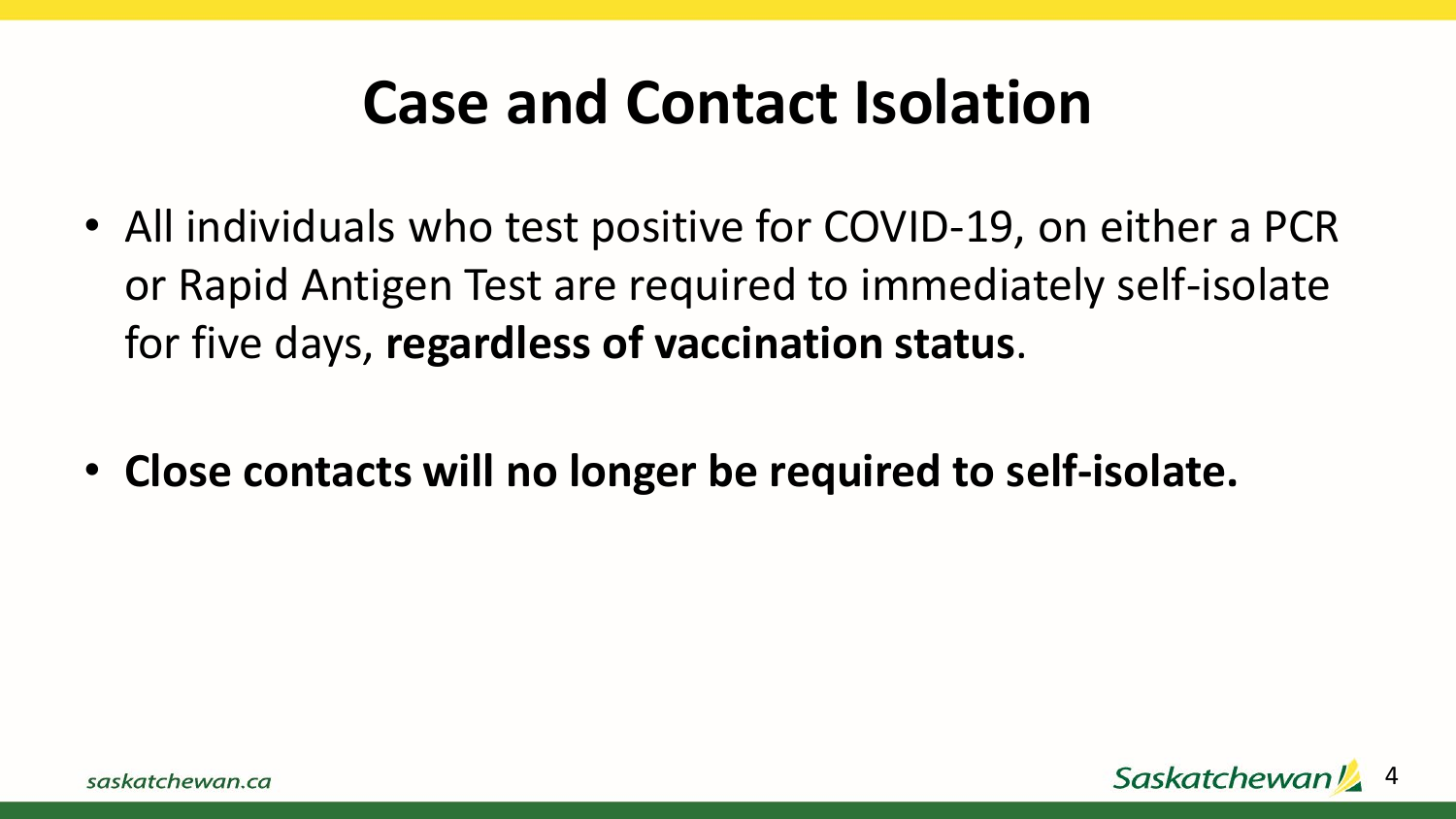### **Recommendations for Cases**

- If asymptomatic and test positive, self-isolate for five days from the date of testing.
- If you are symptomatic and test positive, self-isolate five days from the date of testing or 24 hours after fever has resolved without the aid of fever-reducing medications and all other symptoms have been improving for at least 48 hours, whichever is later.
- Continue to monitor for 10 days after test results. Take all available precautions (masks, limit contact with at-risk individuals).
- You will be required to abide by the proof of vaccination/negative testing requirements of workplaces, venues.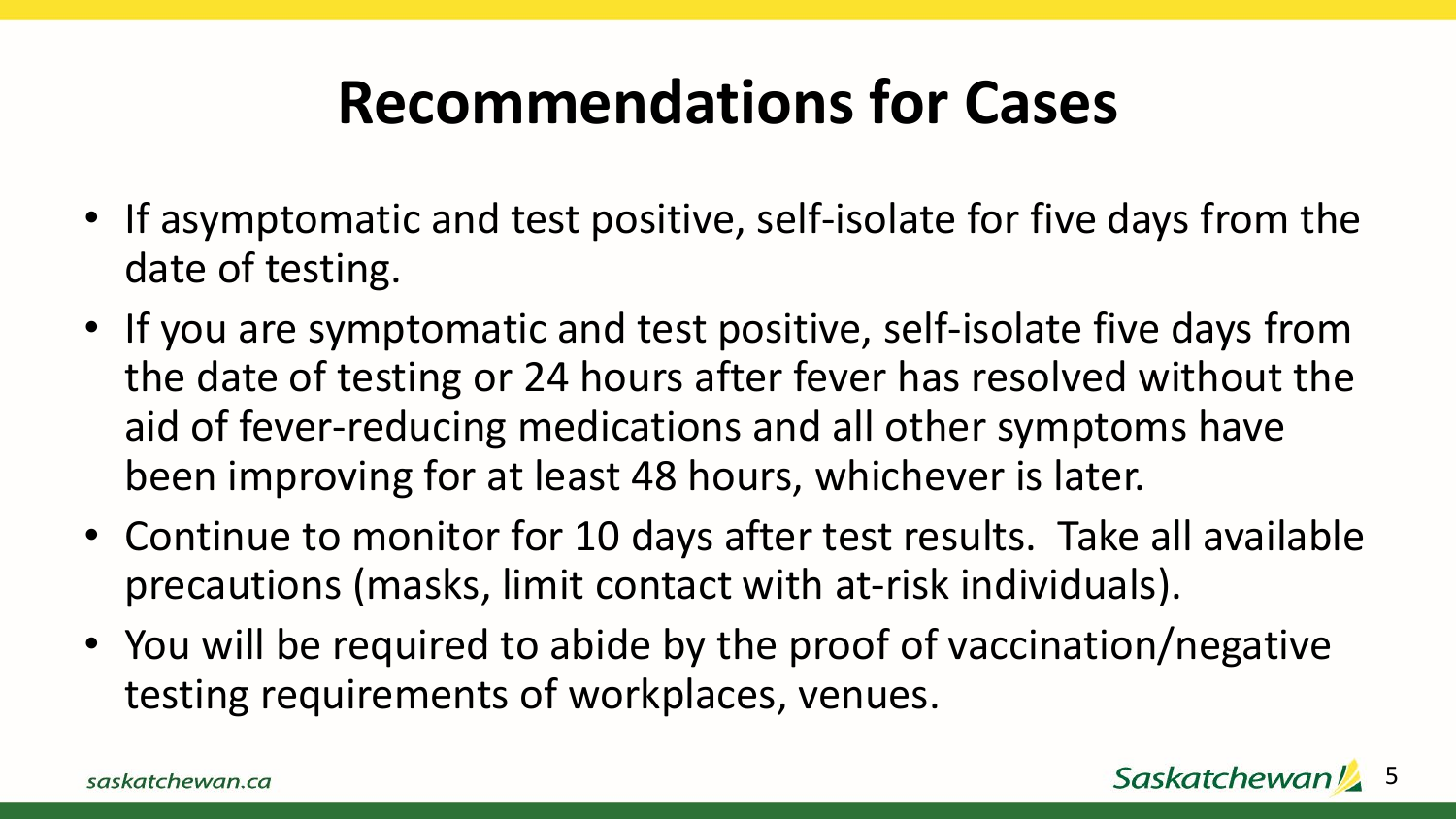### **Recommendations for Close Contacts**

- **Self-monitor** at least 10 days for symptoms
- **Self-test** immediately and again on days three and five
- Close contacts are encouraged to self-Isolate if you become symptomatic. You are required to **self-isolate** if you test positive.
- Take all available precautions wear a mask when outside your household, limit your contacts especially with people at high-risk for severe disease (older, immune compromised, etc.) and settings with people at high-risk such as visiting long term care.
- Close contacts can continue to go to work and school while self-monitoring. Respect and follow all organizational policies and guidelines that are in place to protect others.

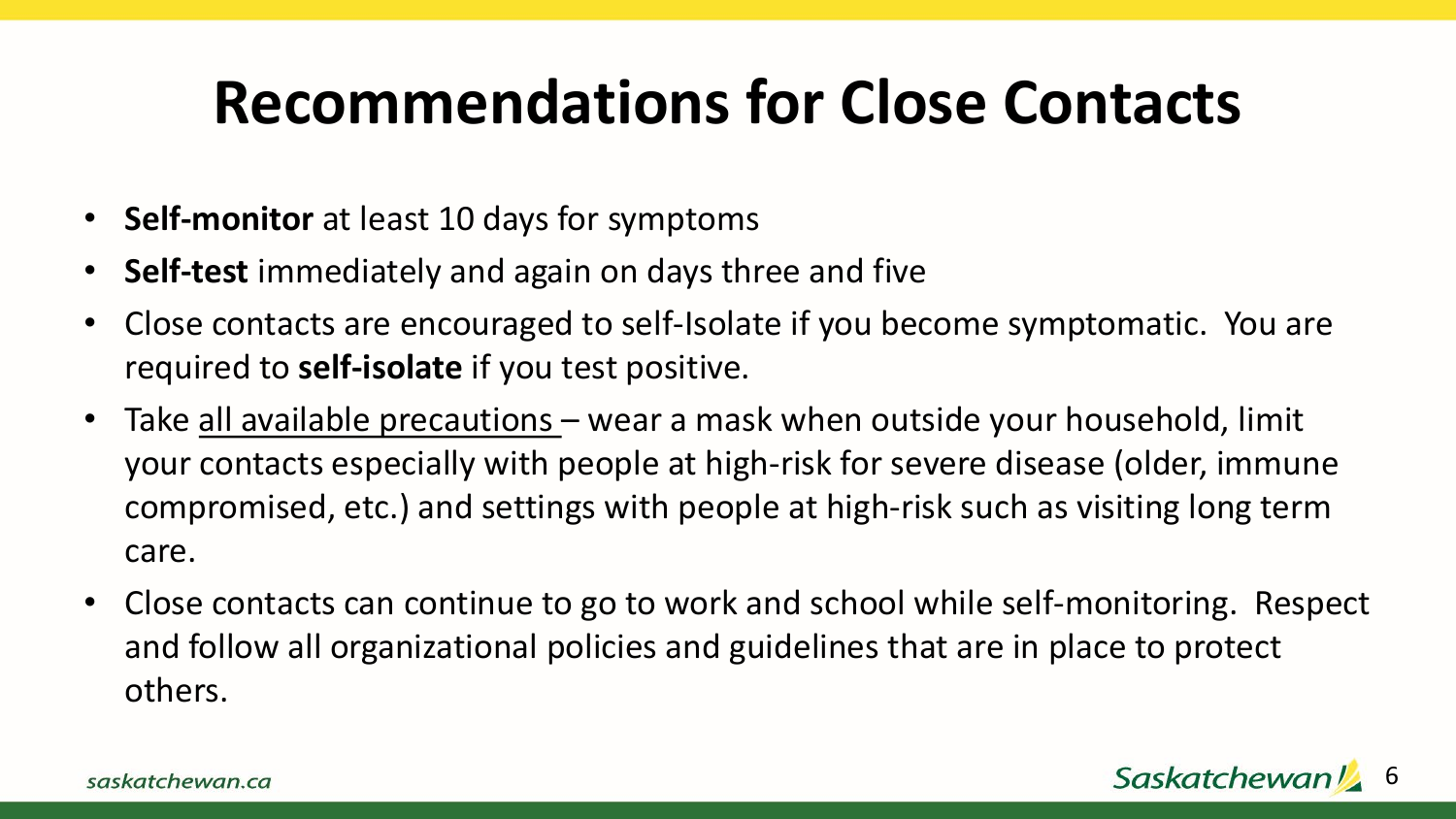# **Living with COVID**

- This revision to the public health order supports a self-management approach to COVID-19.
- Changes that support a self-management approach need to balance any risk of community transmission with continuity for families, individuals and businesses. By reducing the burden of self-isolation for cases and contacts, it is expected to increase adherence to public health orders.
- Vaccination remains key as it still protects against severe disease. For 18 and older two doses plus a booster dose provides the best protection*.*